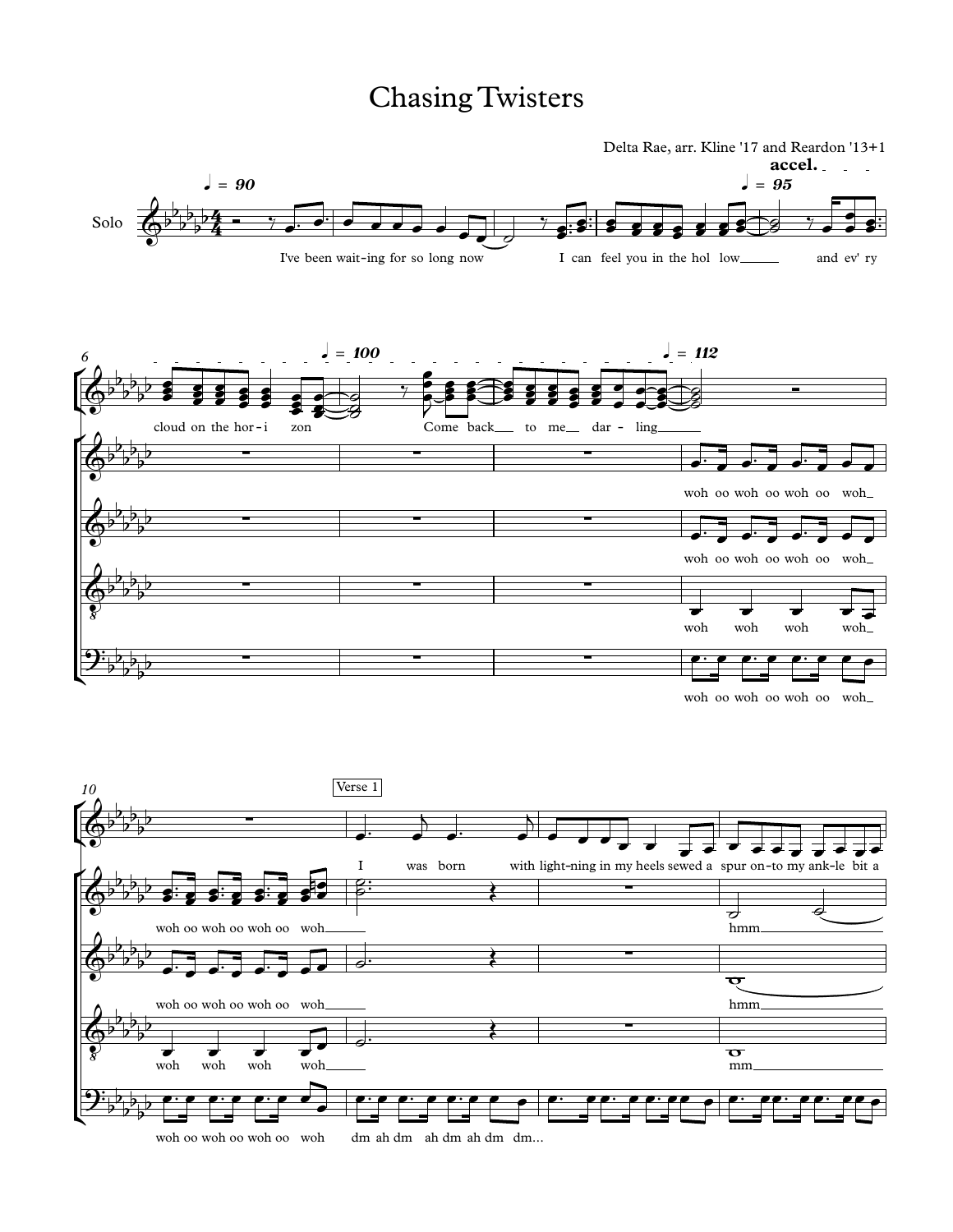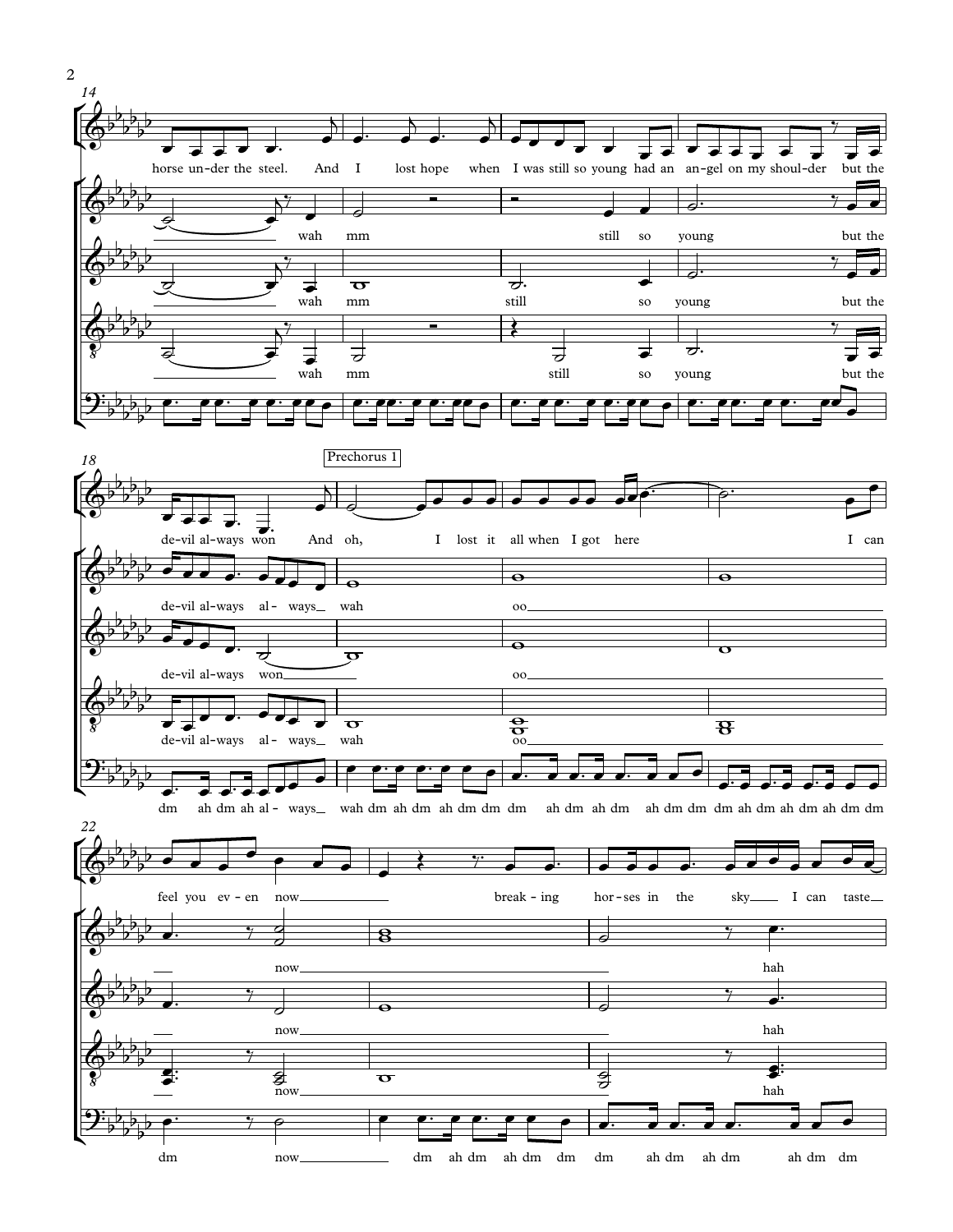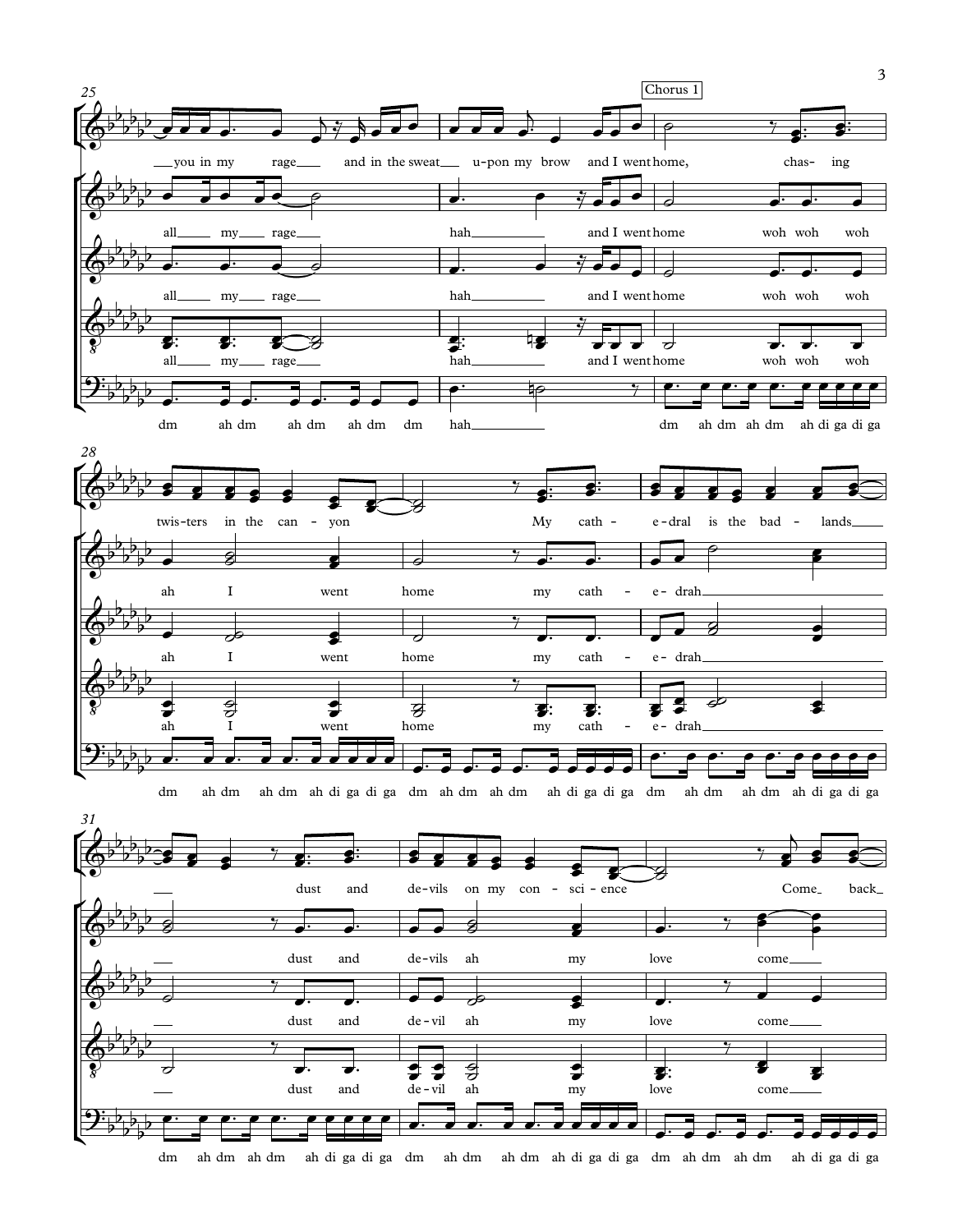

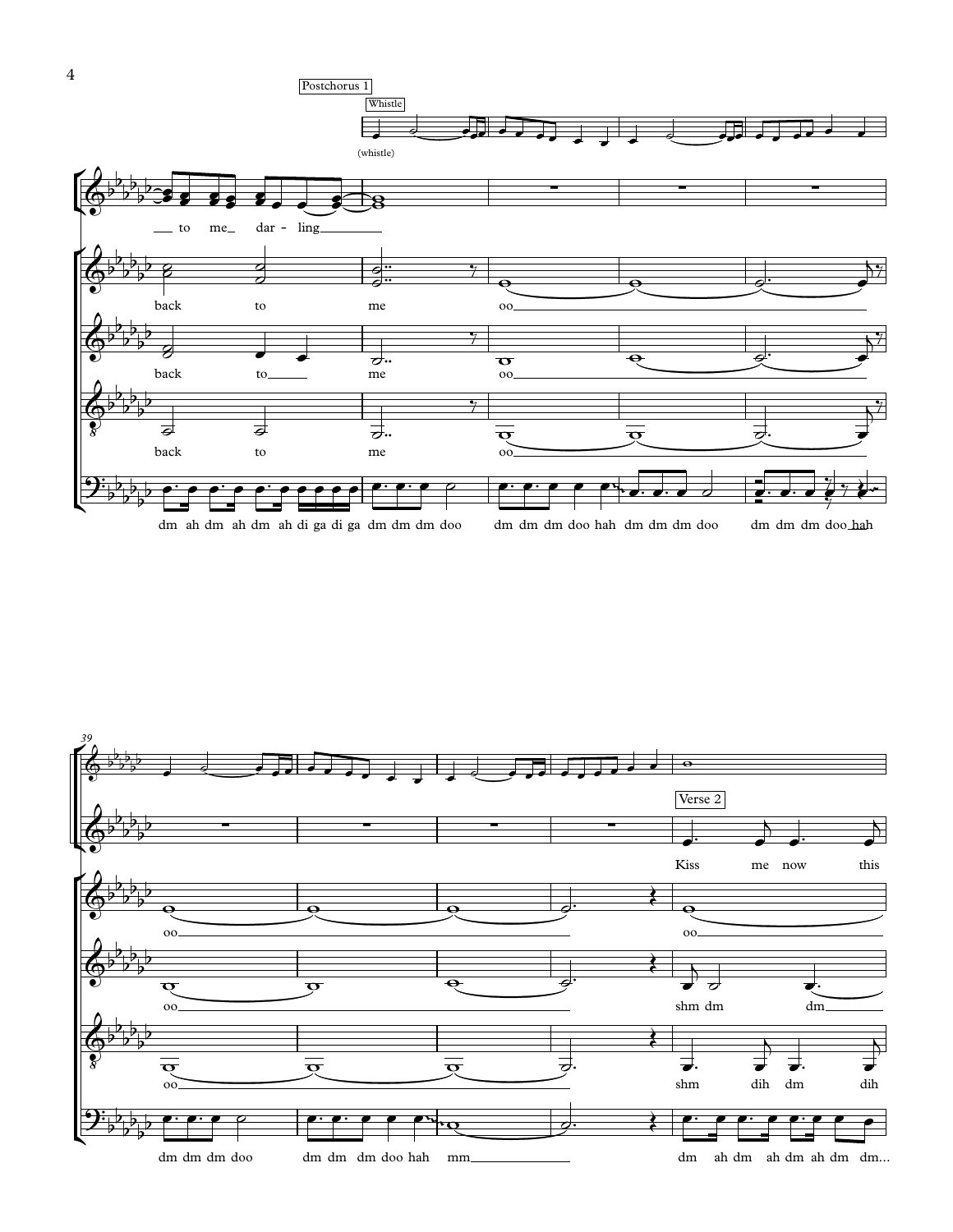

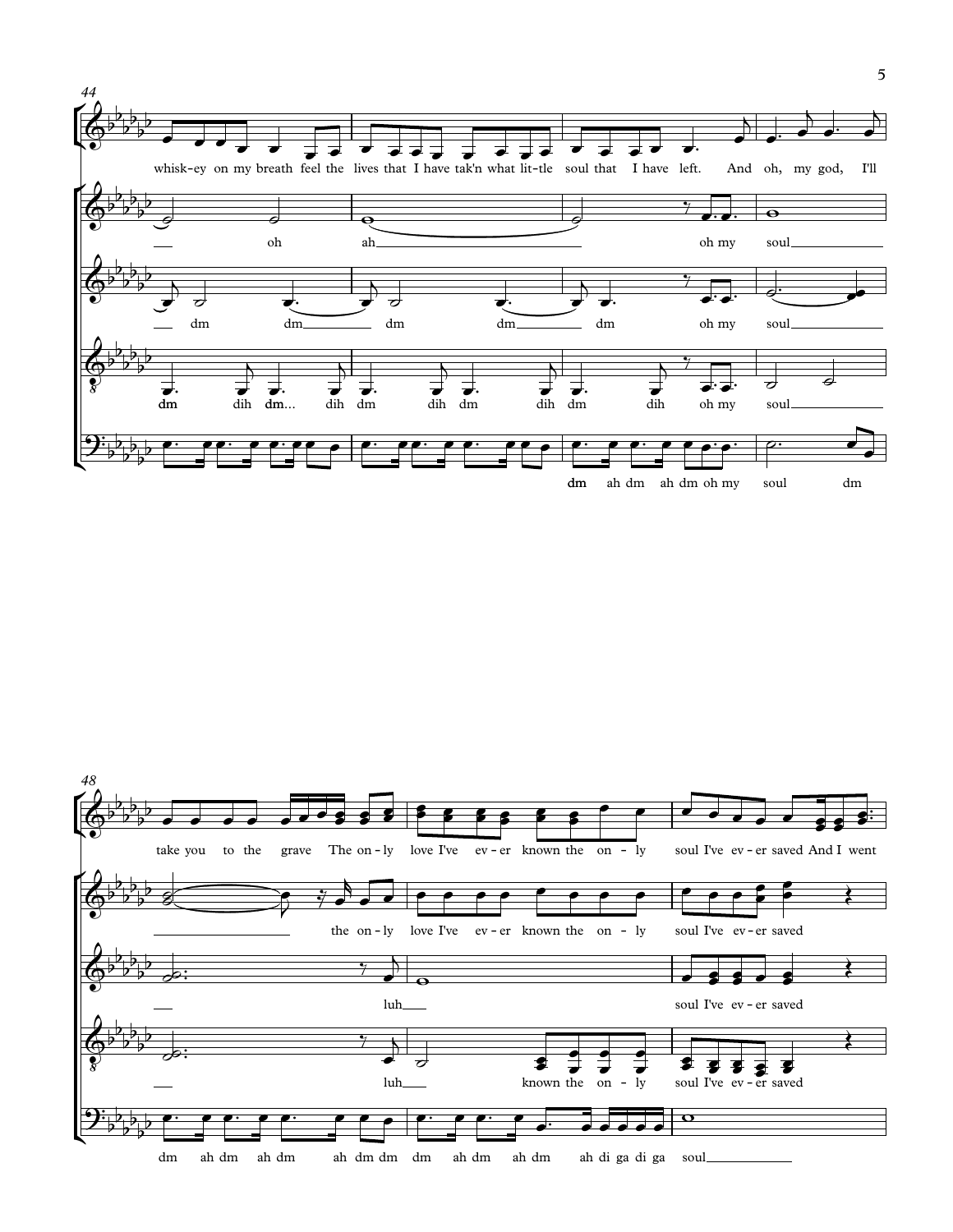

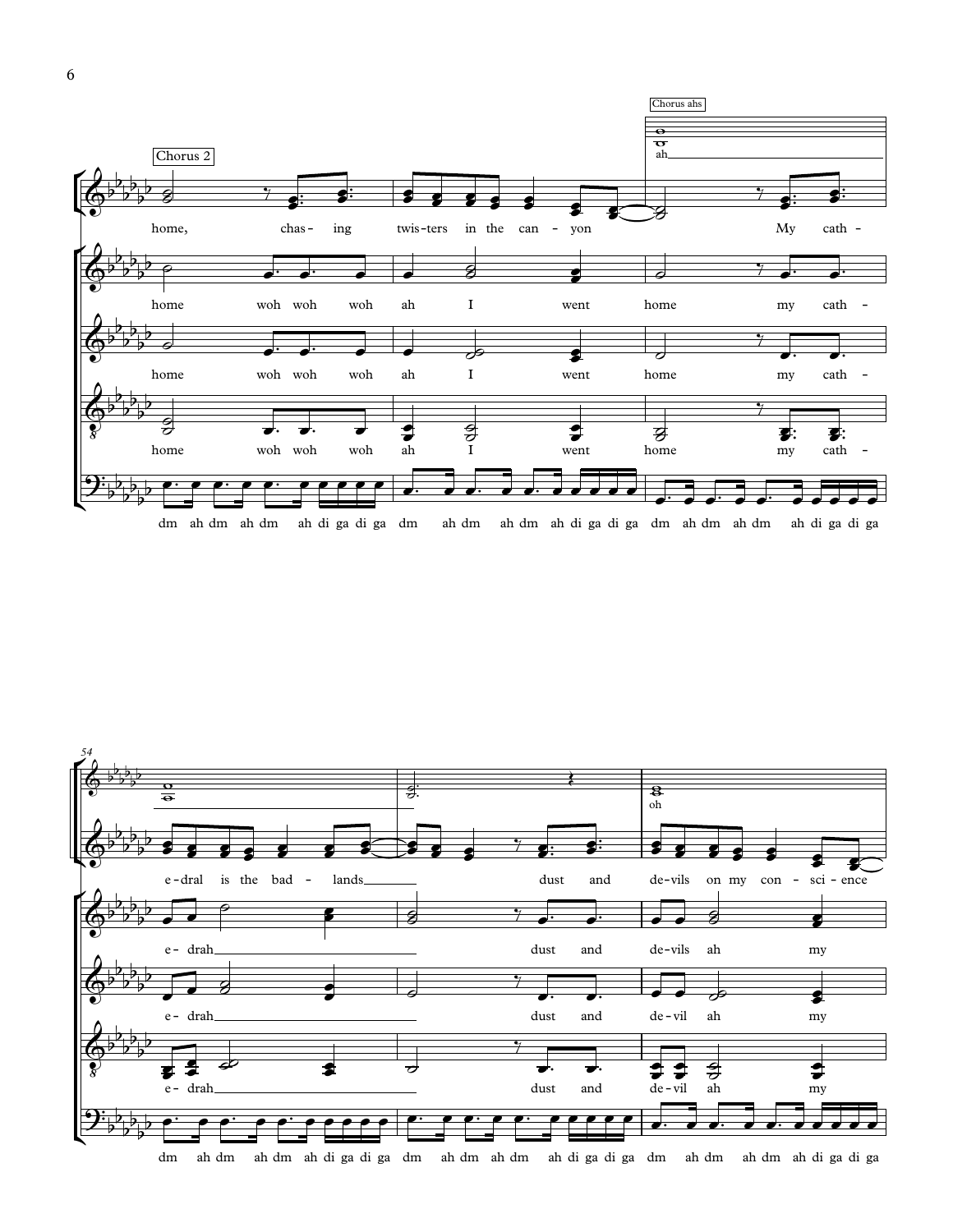

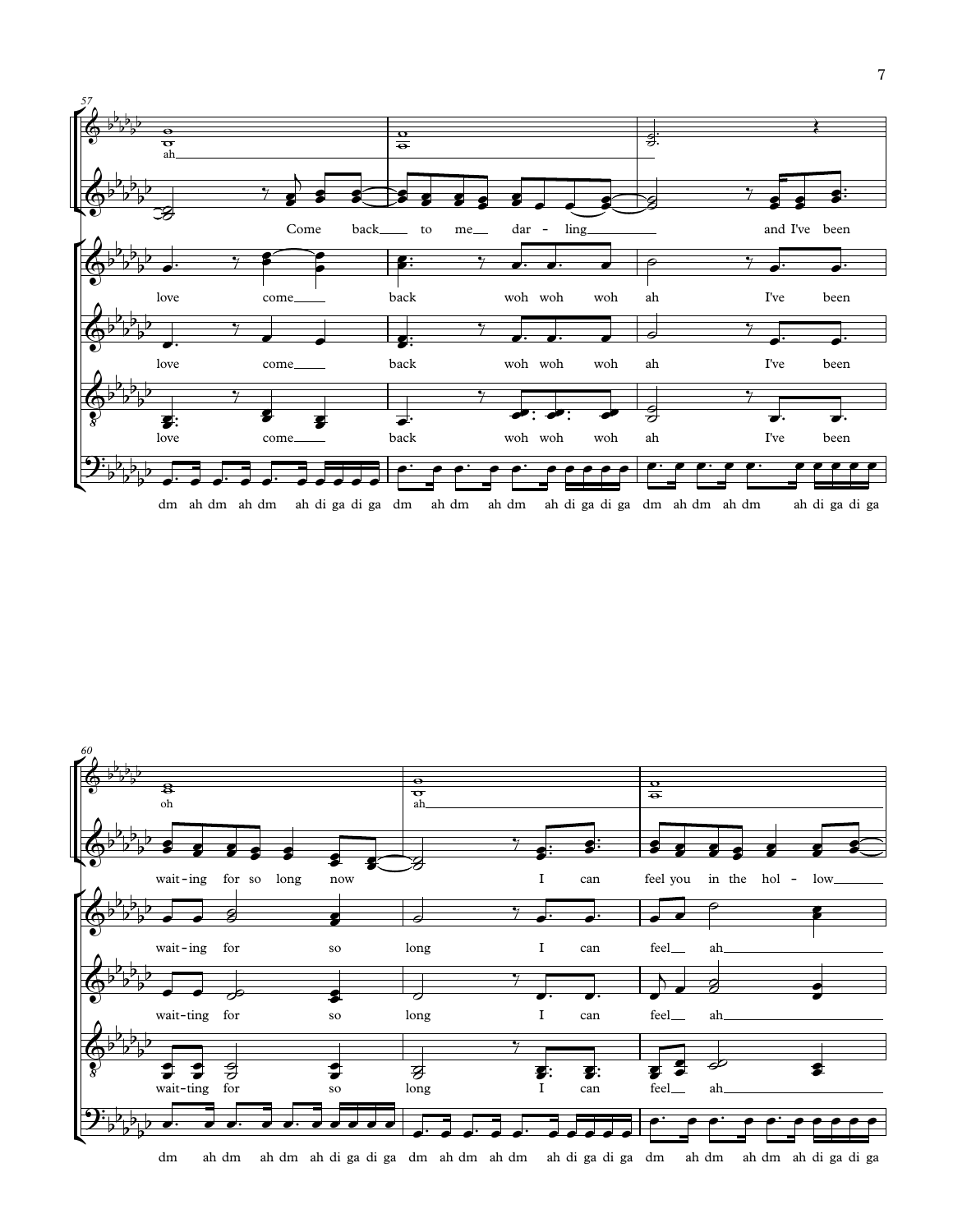



8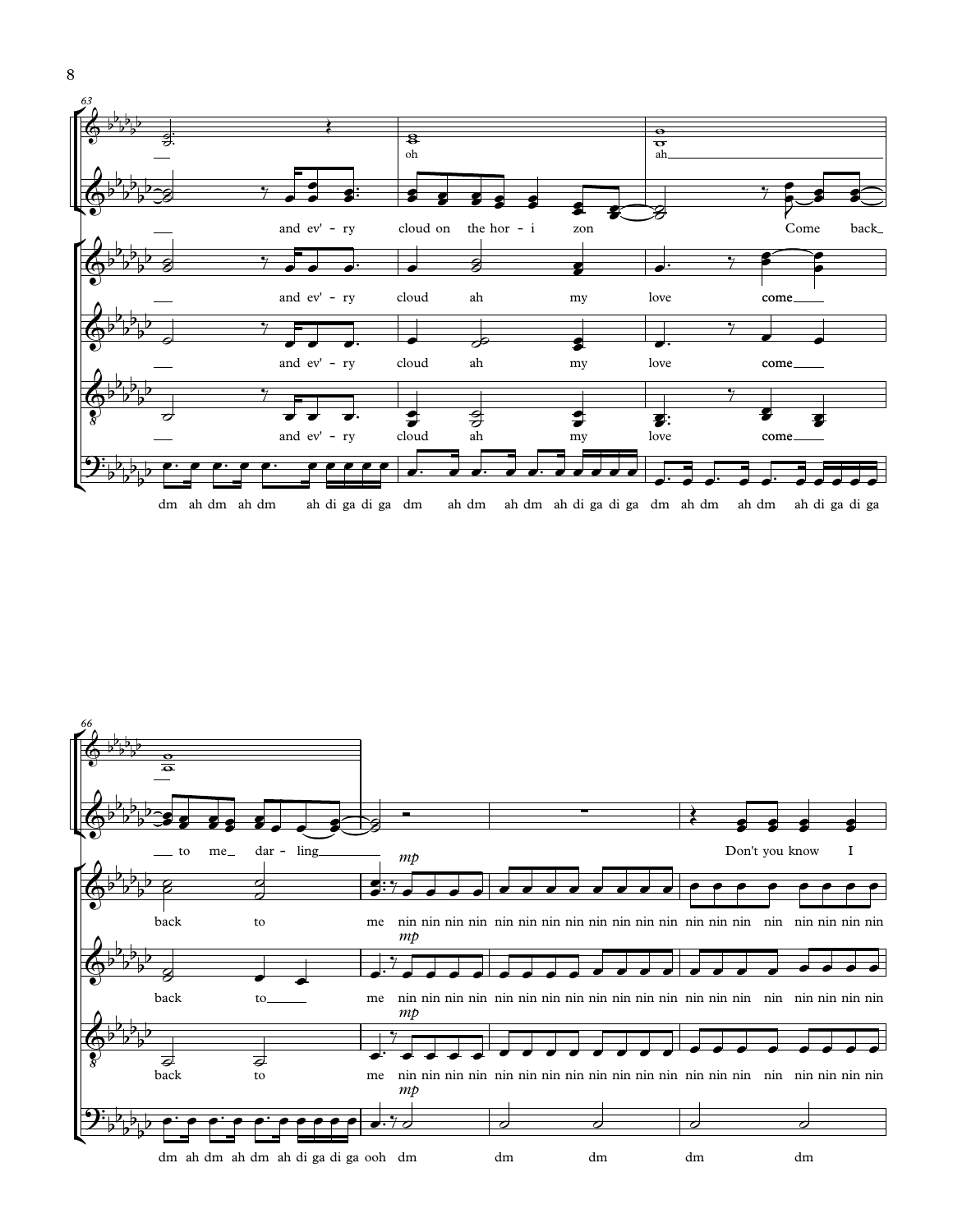

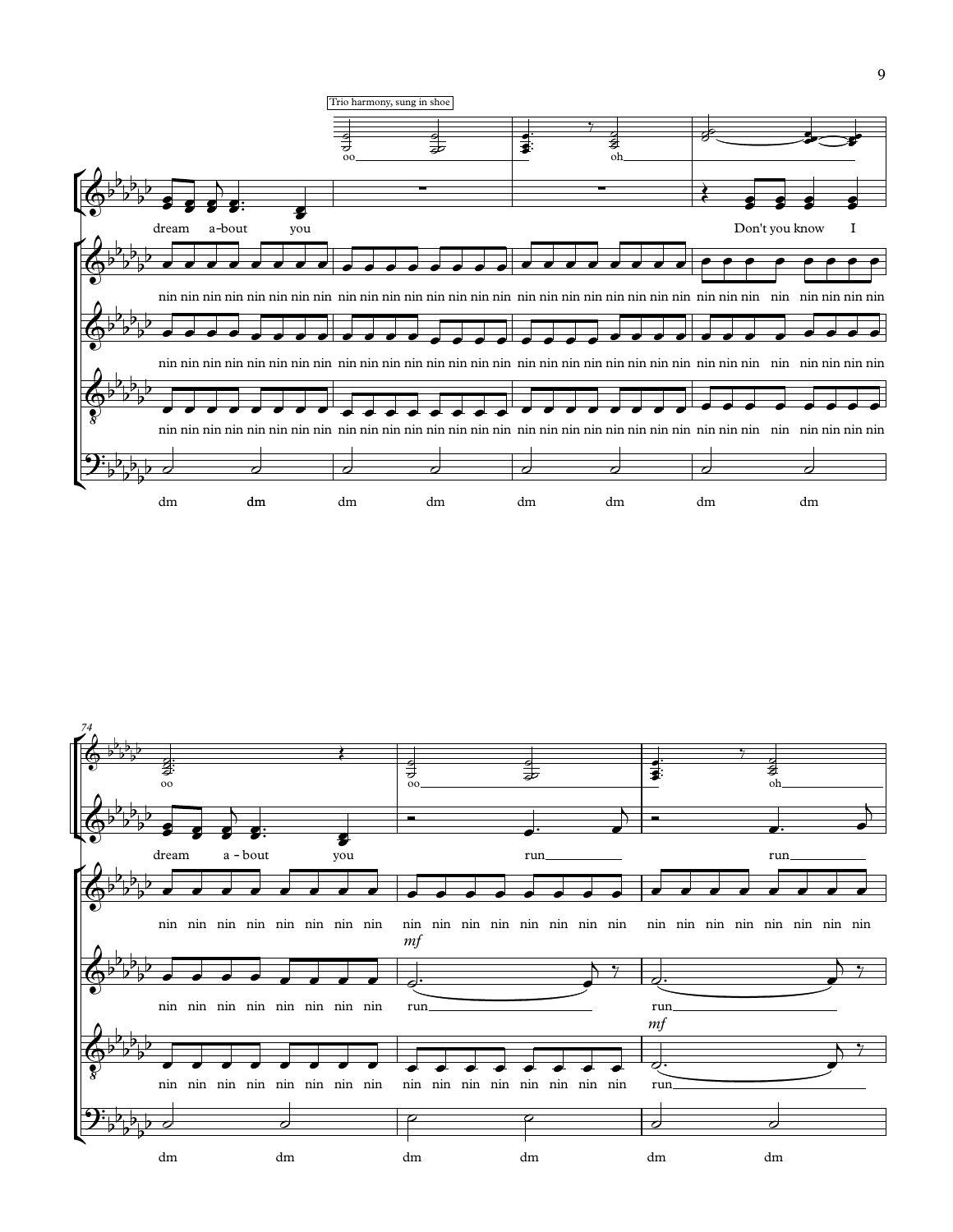



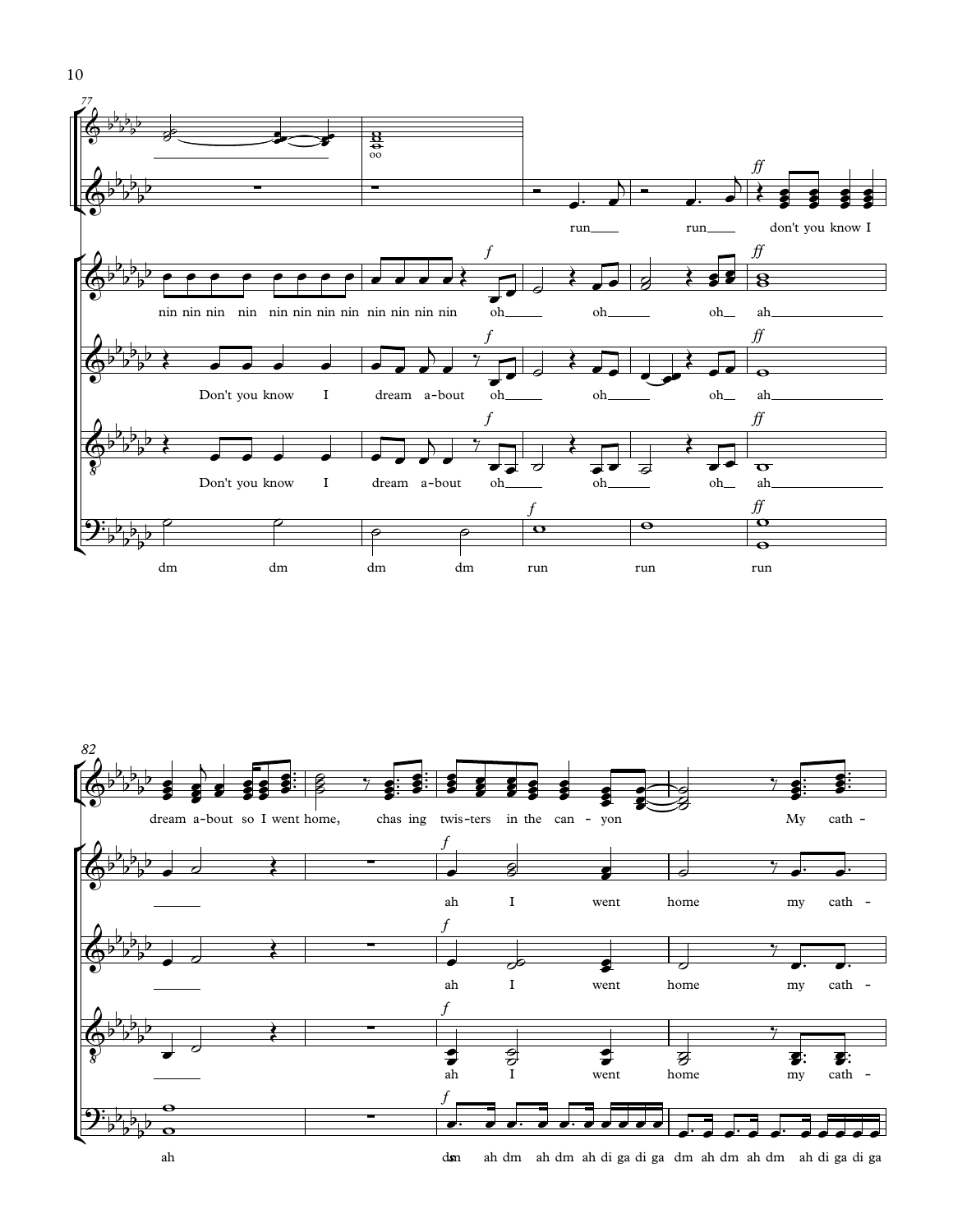



dm ah dm ah dm ah di ga di ga dm ah dm ah dm ah di ga di ga woh woh woh oh

woh woh oh woh woh woh oh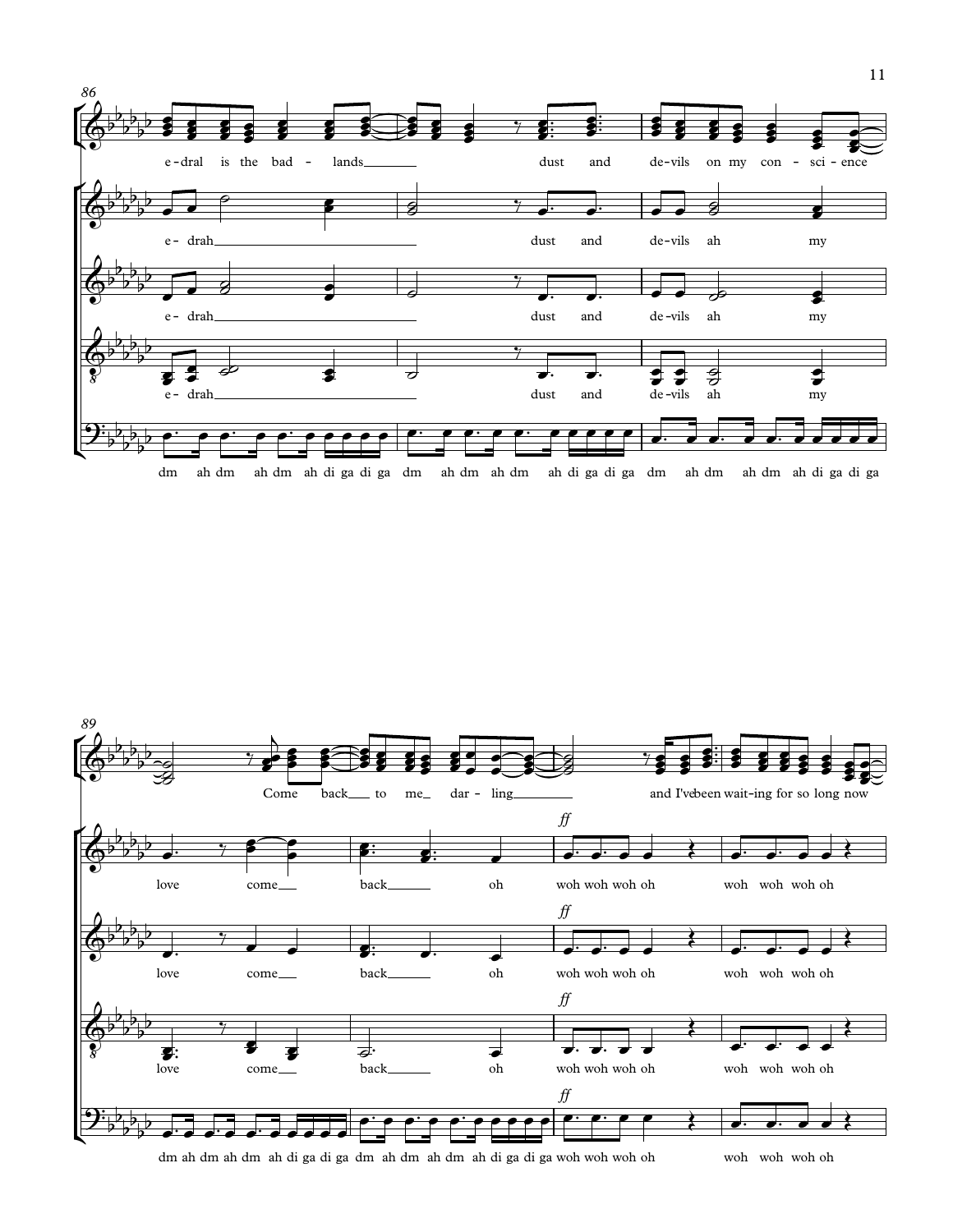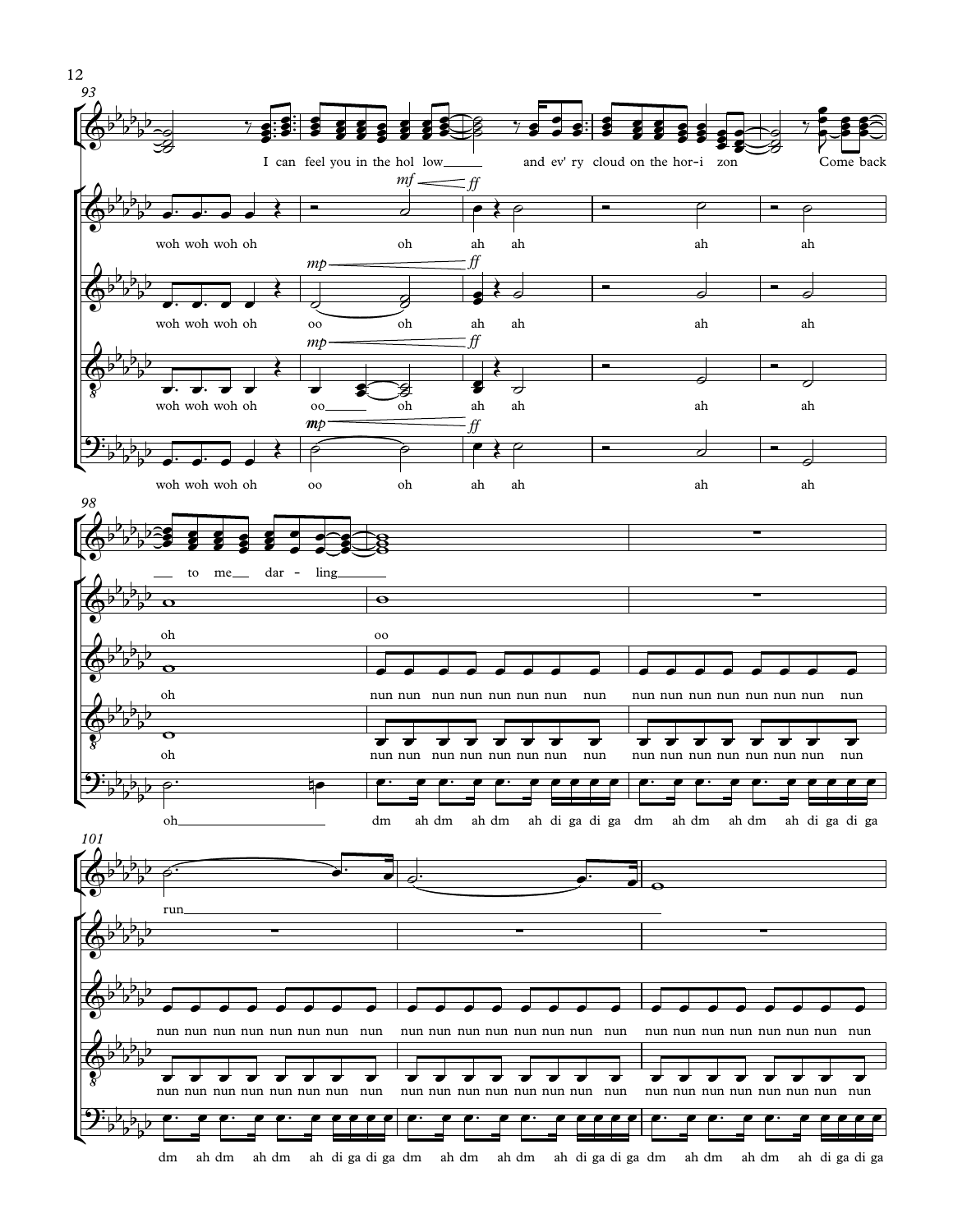





13